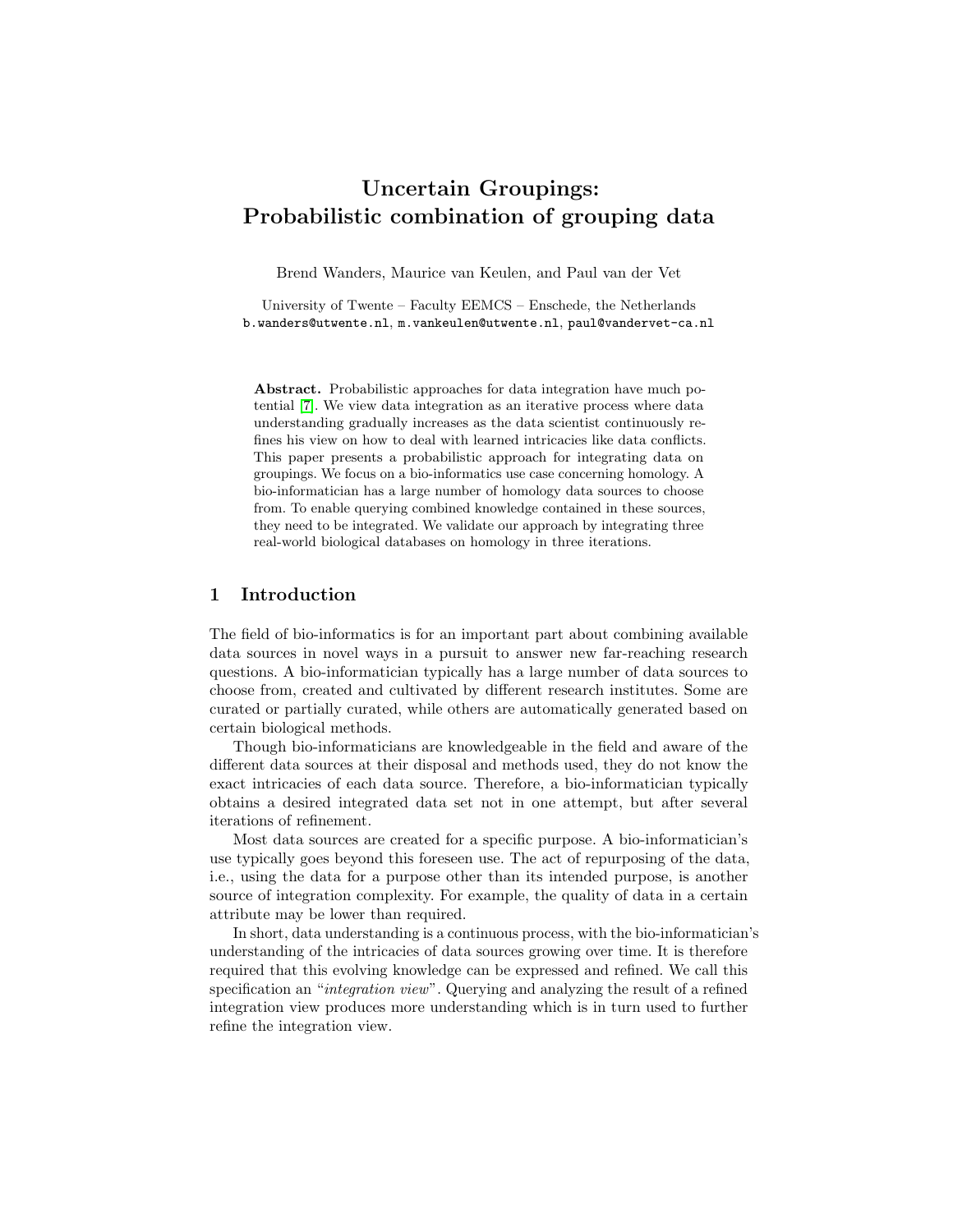In this paper, we focus on a particular bio-informatics scenario: homology. Several databases exist that contain homology data. In essence, homology data represents groups of proteins that are expected to have the same function in different species. Obtained by using different methods, the sources only partially agree on the homological relationships. Combining them allows for querying and analyzing the combined knowledge on homology.

Contributions In this paper we present a technique for combining grouping data from multiple sources. The main contributions of this paper are:

- A generic probabilistic approach to combining grouping data in which an evolving view on integration can be iteratively refined.
- An experimental evaluation on a real-world bio-informatics use case.

The use case is further explained in Section [1.1.](#page-1-0) We then generalize the use case to the problem of integrating grouping data and elaborate on how our probabilistic integration approach addresses this problem in Section [1.2.](#page-2-0)

#### <span id="page-1-0"></span>1.1 Use case

Our real-world use case comes from bio-informatics and concerns groups of orthologous proteins. Proteins in the same group are expected to have the same function(s).

The main goal of orthology is to conjecture the function of a gene or protein. Suppose we have identified a protein in disease-causing bacteria that, if silenced by a medicine, will kill the bacteria. A bio-informatician will want to make sure that the medicine will not have serious side-effects in humans. A normal procedure is to try to find orthologous proteins. If such proteins exist, they may also be targeted by the medicine, thus potentially causing side-effects.

We explain orthology, and orthologous groups, with an example featuring a fictitious paperbird taxa (see Figure [1\)](#page-1-1). This example will be used throughout the paper.

The evolution of the paperbird taxa started with the Ancient Paperbird, the extinct ancestor species of the paperbird genus. Through evolution the Ancient Paperbird species split into multiple species, the three prominent ones being the Long-beaked Paperbird, the Hopping Paperbird and the Running Paperbird. The Ancient Paperbird is conjectured to have genes K L M. After sequencing of their genetic code, it turns out that the Longbeaked Paperbird species has genes



<span id="page-1-1"></span>Fig. 1. Paperbirds, hypothetical phylogenetic tree annotated with species names and genes.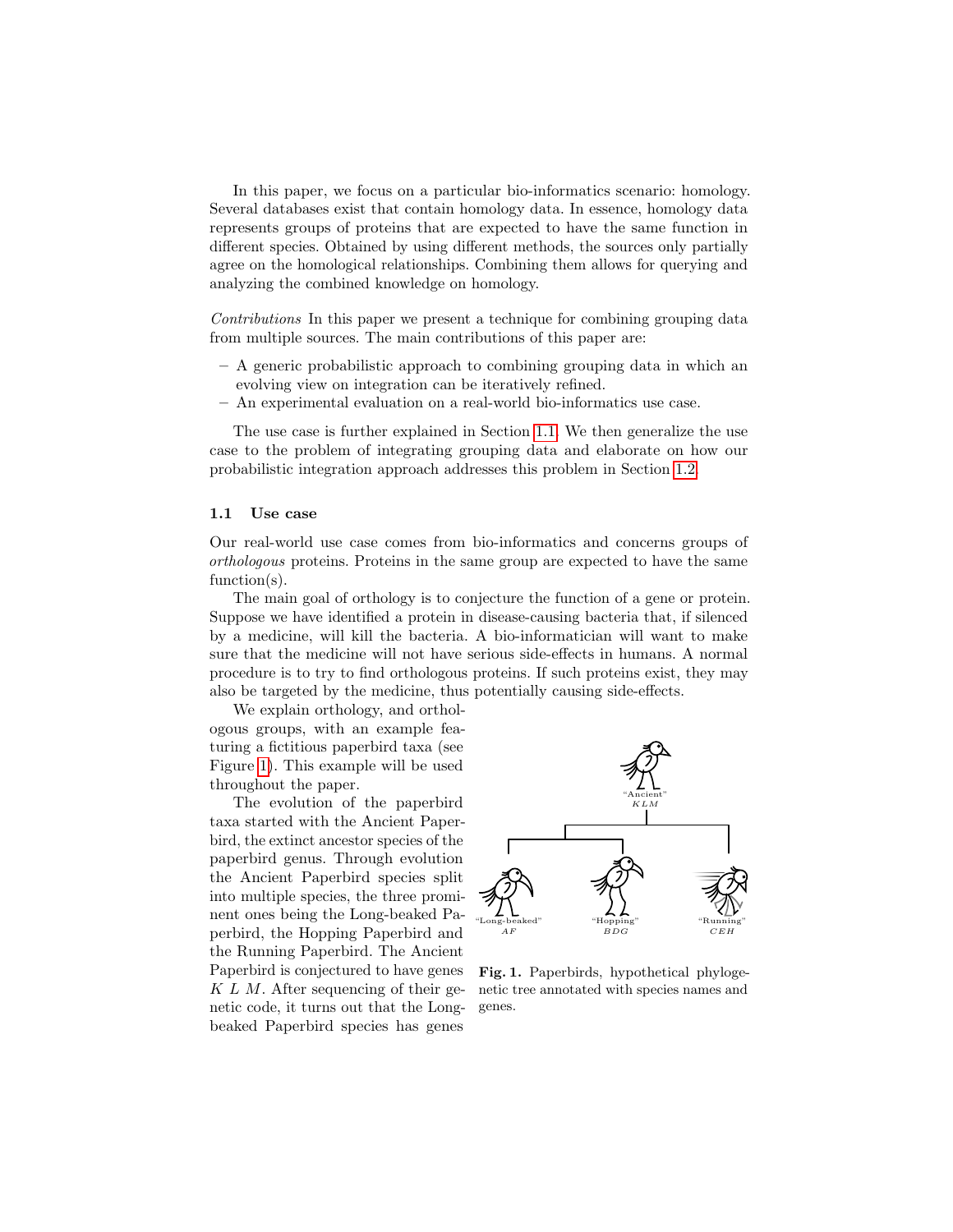A F, the Hopping Paperbird species has genes B D G, and the Running Paperbird species has  $C E H$ . For the sake of the example, the functions of the different genes are known to the reader. With real taxa, the functions of genes can be ambiguous. For the paperbird species, genes A, B and C are known to influence the beak's curvature.  $D$  and  $E$  influencing the beak's length. Finally, genes  $F$ ,  $G$  and  $H$  are known to influence the flexibility of the legs.

D and E are known to govern the length of the beak. Based on this, on the similarity between the two sequences, and on the conjectured function of the beak curvature function ancestor gene  $L$ , we call  $D$  and  $E$  orthologous, with  $L$ as common ancestor. Orthology relations are ternary relations between three genes: two genes in descendant species and the common ancestor gene from which they are evolved. The common ancestor is hypothetical. An orthologous group is defined as a group of genes with orthologous relations to every other member in the group. In this case, the group  $DE$  is an orthologous group. Proteins can by analogous arguments also be called orthologs. An extended review of orthology can be found in [\[3\]](#page-14-1).

There are various computational methods for determining orthology between genes from different species [\[5,](#page-14-2)[1\]](#page-14-3). These methods result in databases that contain groups of proteins or genes that are likely to be orthologous. Such databases are often made accessible to the scientific community. In our research, we aim to combine the insight into orthologous groupings contained in Homologene [\[8\]](#page-14-4), PIRSF [\[13\]](#page-14-5), and eggNOG [\[9\]](#page-14-6). An automatic combination of these sources may provide a continuously evolving representation of the current combined scientific insight into orthologous groupings of higher quality than any single heuristic could provide for other bio-informaticians to utilize.

One of the main problems in homology is to distinguish between orthologs and paralogs. The distinction is beyond the scope of this paper as it does not matter for our technique.

#### <span id="page-2-0"></span>1.2 Combining grouping data

Problem Statement We generalize the use case by viewing it as the problem of integrating data on groupings. We define a *data source*  $S_i$  as a database containing elements  $D_E^i$  and groups  $D_G^i$  where  $\forall g \in D_G^i : g \subseteq D_E^i$ . Each source holds information on different sets of proteins, i.e., the various  $D_E^i$  partially overlap. The goal is to construct a new data set with groups over  $\bigcup_i D_E^i$  that allows for scalable querying for questions like 'Which elements are in a group with  $e$ ?' and 'Are elements  $e_1$  and  $e_2$  in the same group?'.

Approach We focus on an iterative probabilistic integration of the grouping data. It is based on the generic probabilistic data integration approach of [\[10\]](#page-14-7) which constructs a *probabilistic database*. We call this representation an *uncertain* grouping. Being probabilistic, the above queries return possible answers with their likelihoods. Hence, an uncertain grouping is a grouping of elements for which the true grouping is unknown, but which faithfully represents the user's critical and fine-grained view on how much the data elements and query results can be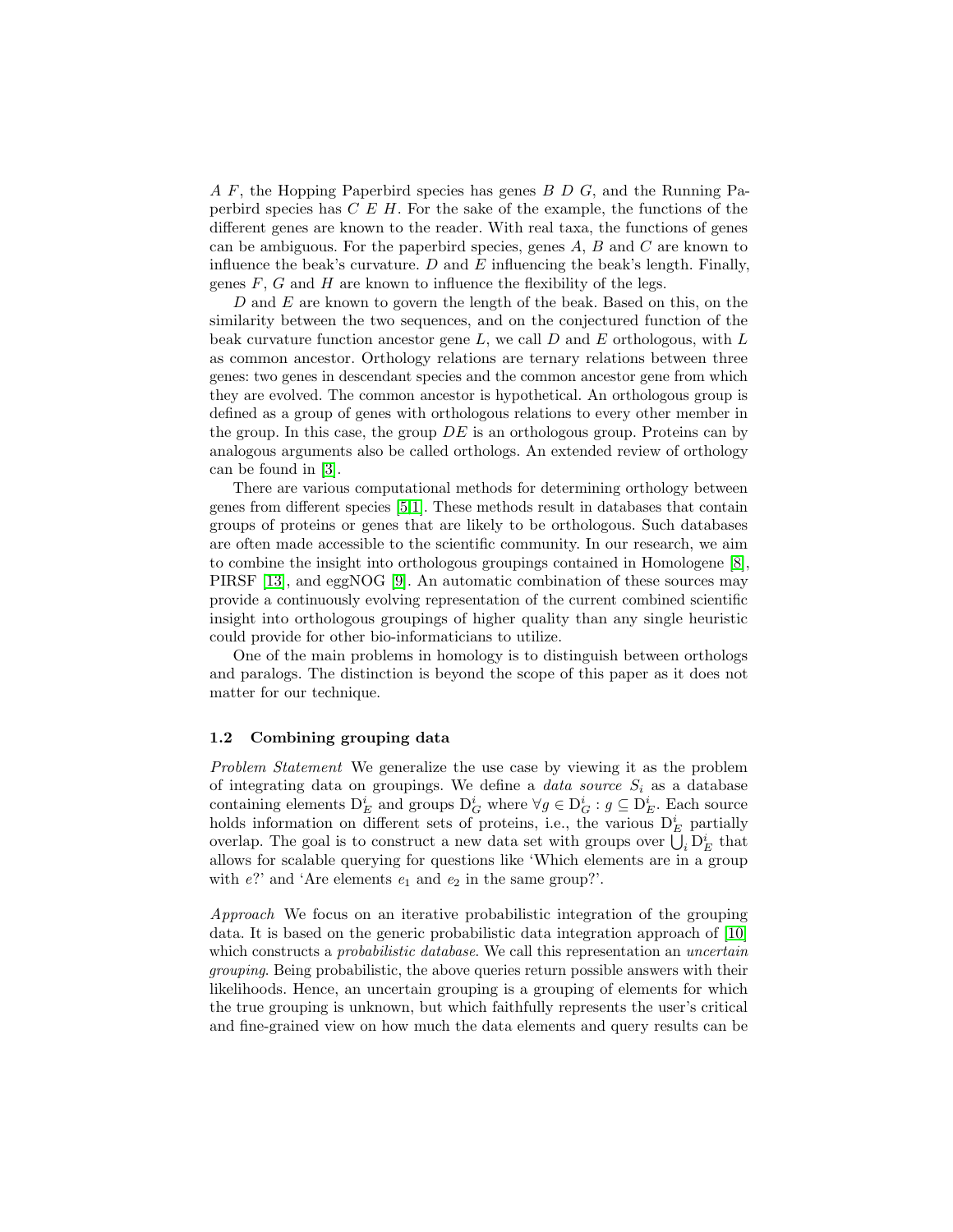trusted. Although probabilistic data integration is an active research problem [\[7\]](#page-14-0), there is to our knowledge no work on probabilistic integration of data on groups.

Furthermore, we view integration as an iterative process. Starting from a simple integration view such as 'one-database-source-is-entirely-correct-but-itis-unclear-which-one', one naturally discovers the limitations of this view while using the resulting data. Subsequently, more fine-grained integration rules are specified which combine the data in a better way, deals with conflicting data in a better way, and specifies better likelihoods for certain portions of the data to be correct (trust assignment). The integration view allows for an automatic re-construction of the integration result. As long as the integration result is not good enough, the process is repeated leading to handling inconsistencies and ambiguities at ever finer levels of granularity.

Outlook The rest of this paper is laid out as follows: the next section discusses the real-world use case, followed by an overview of related work. Section [2](#page-4-0) presents a formalization of our technique and on how an integration view evolves. Section [3](#page-10-0) describes the experimental evaluation and discusses the results. Section [4](#page-13-0) discusses, among other things, the complexity of the use case and the scalability of our technique. We conclude the paper with Section [5.](#page-13-1)

#### 1.3 Related Work

Uncertainty forms an important aspect of data integration. Both the uncertainty created during the integration, as well as the integration of sources that contain uncertain data. [\[7\]](#page-14-0) offers a comprehensive survey of the relevance of uncertainty management in data integration. Of special note is [\[6\]](#page-14-8), which applies uncertain data integration in the context of biological databases by integrating heterogeneous data sources necessary for functional annotation of proteins.

Biological data sources are usually available in the form of a database. We want to have the product of the data combination available as a database as well. Probabilistic databases such as MayBMS [\[2\]](#page-14-9) and Trio [\[12\]](#page-14-10) allow the use of normal database techniques to apply to probabilistic data. As such, they provide a platform on which uncertain data integration can be implemented.

[\[4\]](#page-14-11) Presents the tool ProGMAP for the comparison of orthologous protein groups from different databases. Instead of integrating protein groups, ProGMAP assists the user in comparing protein groups by providing statistical insight. Groups are compared pairwise and various visual display methods assist the user in assessing the strengths and weaknesses of each database. Our approach differs from ProGMAP in that we want to provide the user with a technique to query the combined data sources, instead of assisting the user in comparing them.

Current work in uncertain data integration is focused on entity resolution and schema integration. To the best of the authors' knowledge, no previous work using a uncertain data integration approach for the integration of classifications or groupings has been presented.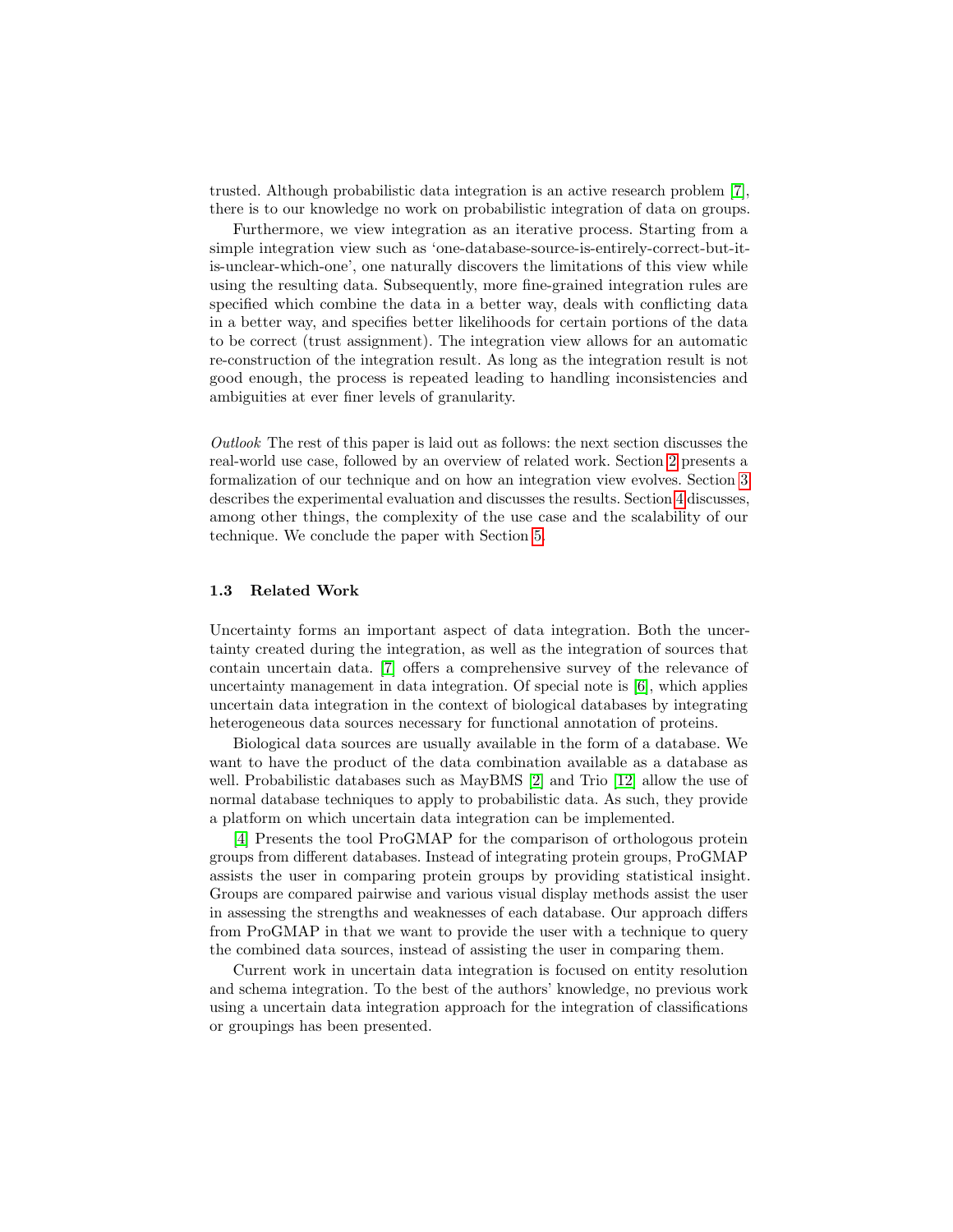# <span id="page-4-0"></span>2 Probabilistic integration of grouping data

In this section, we explain our iterative probabilistic integration approach in more detail starting with a running example.

### 2.1 Running example

Figure [2](#page-4-1) presents three example data sources, each containing two or three orthologous groups. We use the notation  $XYZ_i$  for a group of three elements,  $X$ ,  $Y$ , and Z originating from

| $S_1$            | $ABC_1$    | $DE_1$  | $FG_1$  | $S_i$      | Source $i$ |
|------------------|------------|---------|---------|------------|------------|
| $S_2$            | $AB_2$     | $CD_2$  | $FH_2$  | Group of 3 |            |
| $S_3$            | $ABE_3$    | $FGH_3$ | $XYZ_i$ | elements   |            |
| (a) Data sources | (b) Legend |         |         |            |            |

<span id="page-4-1"></span>Fig. 2. Running example.

source  $S_i$ . Observe that not every source is complete, for example,  $S_2$  does not mention  $E$ . It depends on the source what this absence means:

–  $E$  is implicitly a group on its own,

 $- E$  is does not belong to any group, or

– it is unknown to which group  $E$  belongs.

#### <span id="page-4-2"></span>2.2 Integration views

From Section [1.1,](#page-1-0) we know that in our fictitious reality  $A B C$ ,  $D E$ , and  $F G H$ is the correct grouping. Observe that none of the sources in Figure [2](#page-4-1) is complete and fully correct. A bio-informatician integrating these sources, however, does not know what is the correct grouping, not even how well (s)he can trust the data. The goal is to determine based on current scientific knowledge contained in the sources, what the correct grouping is, or rather, the confidence in possible groupings.

We model an uncertain grouping as a probabilistic database adhering to the possible worlds model. In this model, an uncertain grouping is a compact representation of many possible groupings: the possible worlds. Probabilistic database technology is known to allow for scalable querying of an exponentially growing number of possible worlds [\[2\]](#page-14-9). Querying in a possible worlds model means that the query result is equivalent with evaluating the query on each possible world individually and combining those answers into one probabilistic answer.

Although we abstract from what an *integration view* exactly looks like, one can regard it as a set of data integration rules specifying not only how the raw data should be merged, but also which relevant alternatives exist in case of conflicts as well as what confidence to assign to certain portions of the data and such alternatives.

Our method of working with integration views is iterative, i.e., one starts with a simple view on how the data should be integrated and trusted based on initial assumptions that may or may not be correct. By evaluating and using the integrated result, a bio-informatician gains more understanding in the data,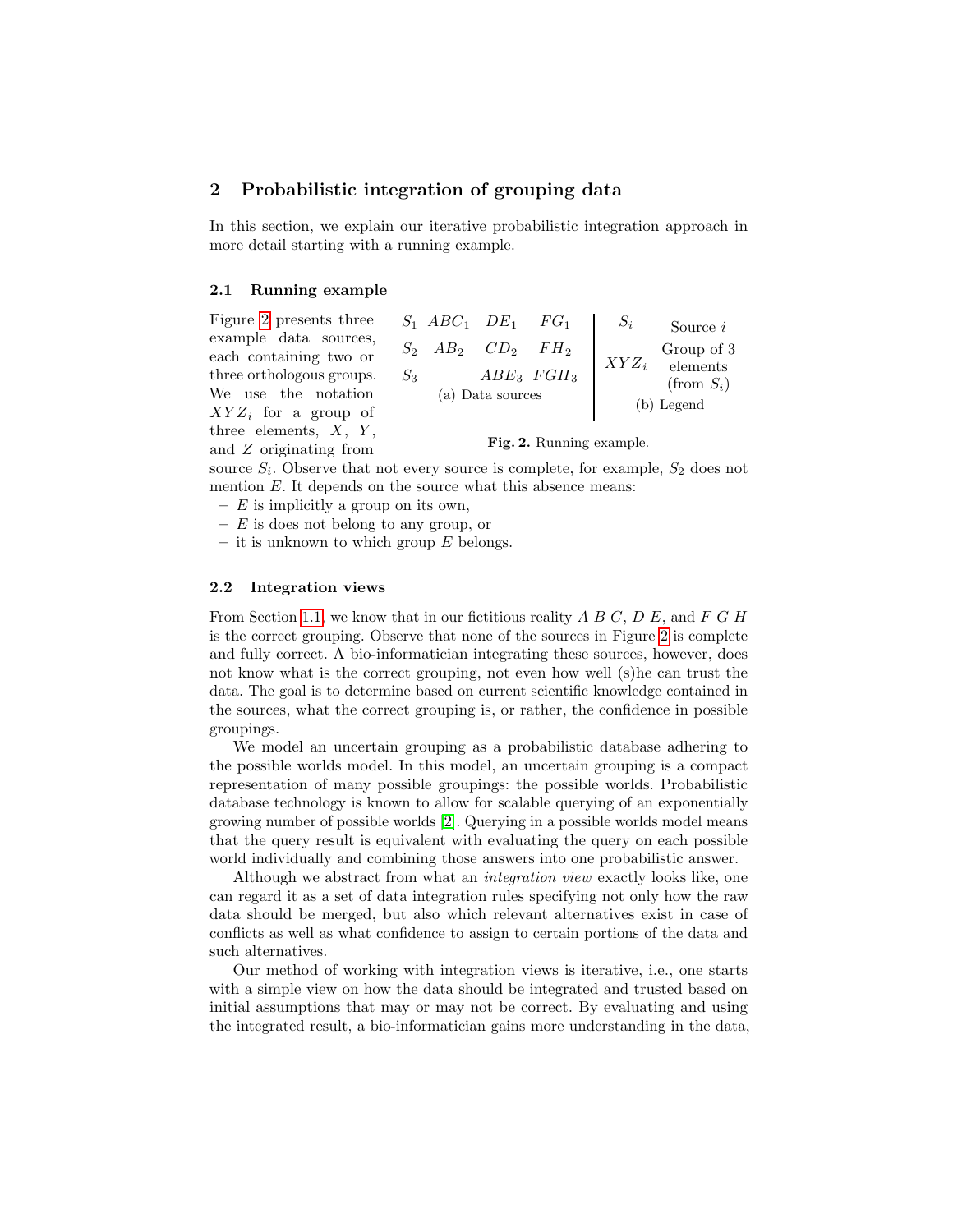SRC: each source is a possible world  $\Rightarrow$  3 worlds

| $S_1$ | $ABC_1$ | $DE_1$          | $FG_{1}$  |
|-------|---------|-----------------|-----------|
| $S_2$ | $AB_2$  | CD <sub>2</sub> | $FH_{2}$  |
|       |         | $ABE_3$         | $FGH_{3}$ |

COMP: a possible world is a combination of independent components  $\Rightarrow$  9 worlds  $S_1$   $\mid$   $ABC_1$   $\mid$   $DE_1$   $\mid$   $-\frac{1}{2}FG_1$  $S_2$   $AB_2$   $CD_2 \in \ni \in \exists$   $FH_2$ 

COLL: a possible world is a collision-free combination of groups  $\Rightarrow$  2<sup>9</sup> worlds

 $S_3$   $ABE_3$ 

| $S_1$ $ABC_1$ $DE_1$<br>$FG_1$<br>$S_2 \quad AB_2 \searrow C D_2$<br>$\overrightarrow{FH}_2$<br>$FGH_3$<br>$ABE_3$<br>$S_3$ | $XY_i \longrightarrow YZ_i$<br>Collision<br>between groups<br>(overlap on $Y$ ) |
|-----------------------------------------------------------------------------------------------------------------------------|---------------------------------------------------------------------------------|
| (a) Depiction of integration views                                                                                          | (b) Legend                                                                      |

 $PQ_i$  XY Possible world of two groups

 $P Q_i \vdash \neg X Y_j$ Combination of alternative components

<span id="page-5-0"></span>Fig. 3. Example of uncertain grouping.

which (s)he uses to adapt and refine the integration view. The reason behind this way of working is, that we believe, as we stated before, that data understanding is a continuous process, with the bio-informaticians understanding of the intricacies of each data source growing over time. With the integration view method, the bioinformatician is able to express and refine his evolving opinion on the reliability of the data in the sources and how the data should be combined. He can then query and analyze the result of his actions to see how they reflect on the results. In the sequel, we illustrate the method by going through three iterations, each centered around a different integration view (SRC, COMP, and COLL, respectively) and evaluate the evolving integrated data.

Suppose we would start with taking the simplistic view of 'one-data-sourceis-entirely-correct', SRC for short: the belief that one source is entirely correct, but it is unknown which one. In this view, each data source is a possible world (see Figure [3\)](#page-5-0). There is basically one *choice*: which alternative data source is the correct one:  $S_1$ ,  $S_2$ , or  $S_3$ .

Other more fine-grained views on combining the data in the sources lead to more choices. For example, one could argue that the disputes among the sources around elements  $A, B, C, D, E$  and around  $F, G, H$  are independent of each other, hence that, say,  $S_1$  could be correct on the component  $A, B, C, D, E$  and  $S_2$  on  $F, G, H$ . In this view, the combination  $\{ABC_1, DE_1, FH_2\}$  should be among the possible worlds (see Figure [3\)](#page-5-0). The general rule of this view, COMP for short, is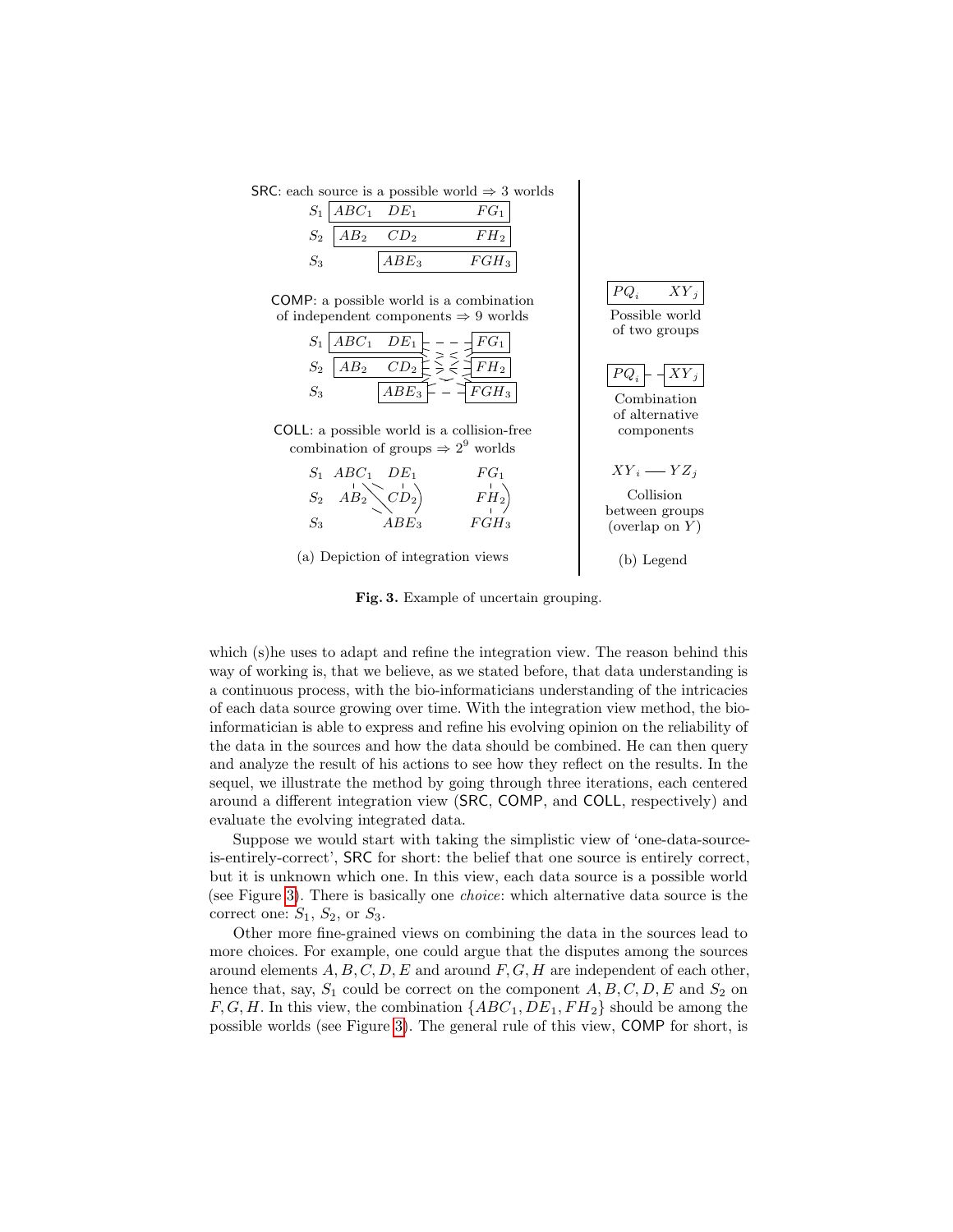that the independent components of groups under dispute, can be freely combined to form possible worlds. In the example, the view results in two independent choices with each three alternatives resulting in  $3 \times 3 = 9$  possible worlds.

To illustrate the flexibility of our approach, we present a third even more fine-grained collision-based integration view, called COLL. Two groups collide iff they overlap but are not equal.<sup>[1](#page-6-0)</sup> Figure [3](#page-5-0) shows the collisions between groups in our example. The idea behind the COLL-view is that if two sources disagree on a group, i.e., the groups collide, only one can be correct.<sup>[2](#page-6-1)</sup> In other words, each collision is in essence a choice. Note, however, that there are dependencies between these choices. For example, consider collisions  $ABC_1-AB_2$  and  $DE_1-CD_2$ . If they were independent, then  $2 \times 2 = 4$  combinations of groups would be possible, but the combination  ${ABC_1, CD_2}$  violates the important grouping property that each element can only be a member of one group. Therefore, the general rule for this integration view is that all collision-free combinations of groups form the possible worlds. One can see that the COLL method is more fine-grained by observing that  $\{ABE_3, CD_2, FG_1\}$  is a possible world that is not considered by SRC nor COMP. Without any dependencies, n binary choices would generate  $2^n$ possible worlds. In the example, the view would result in  $2^9 = 512$  worlds if there would be no dependencies. With dependencies, the number of possible worlds in the example is reduced to 40 (including the empty world).

Typically one would have many more considerations, sometimes rather finegrained, that one would like to 'add' to one's integration view. For example, a bio-informatician may believe that groups  $CD_2$  and  $FH_2$  are extra untrustworthy, because he holds the opinion that the research group who determined those results is rather sloppy in the execution of their experiments. Or, he may have more trust in curated data, or even different levels of trust for data curated by different people or committees. Our approach can incorporate such considerations as well.

#### 2.3 Formalization

In this section, we provide a formalization of a probabilistic database consisting of an uncertain grouping. The formalization is based on [\[10\]](#page-14-7) which provides a generic formalization of a probabilistic database. We summarize the main concepts of [\[10\]](#page-14-7) (Definitions) and show how it can be specialized to support uncertain groupings (Specializations). In Section [2.4](#page-9-0) we subsequently show how an uncertain grouping can be constructed for a certain integration view.

**Definition 1** (database; data item). We model a 'normal' database  $D \in \mathbb{P}D$ in an abstract way as a set of data items.<sup>[3](#page-6-2)</sup> Typically, a data item  $d \in \mathcal{D}$  would be a tuple for a relational database or a triple for an RDF store, but in essence it can be anything.

Specialization 1 (element; group). We define two special kinds of data items as disjoint subsets of  $\mathcal{D}$ :

<span id="page-6-0"></span><sup>&</sup>lt;sup>1</sup> This second condition 'not equal' is theoretically not necessary (See Section [2.4\)](#page-9-0).

<span id="page-6-1"></span> $2$  Actually, this is a simplification as both can be incorrect (see Section [4\)](#page-13-0)

<span id="page-6-2"></span> $3 \mathbb{P}$  denotes a power set.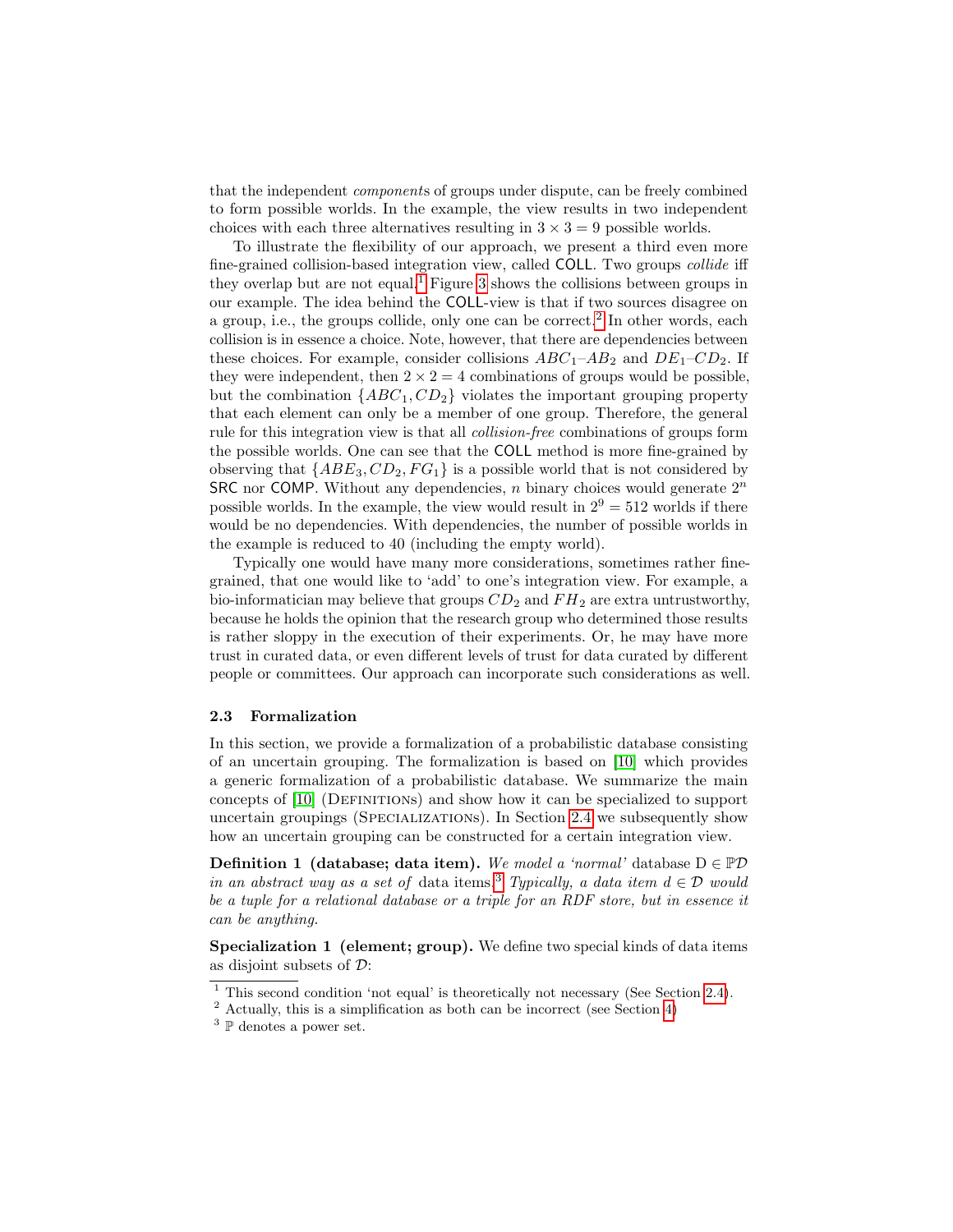– Elements  $e \in \mathcal{D}_E$ , and

– Groups  $g \in \mathcal{D}_G$ , where  $\mathcal{D}_G = \{ g \mid g \subseteq \mathcal{D}_E \}.$ 

**Specialization 2 (data source).** Without loss of generality, we define a  $data$ source as a database D containing only elements and groups:  $D = D_G \cup D_E$  with  $D_G \subseteq \mathcal{D}_G$  and  $D_E \subseteq \mathcal{D}_E$ .

**Definition 2** (probabilistic database). A probabilistic database  $\overline{D}$  is a database capable of handling huge volumes of data items and possible alternatives for these data items while still being able to efficiently query and update. Possible world theory views a probabilistic database as a set of possible databases  $D_i$ , also called possible worlds, each with a probability  $P(D_i)$ .

Obviously, an implementation would not store the possible worlds individually, but as a compact representation capable of representing vast numbers of possible worlds in limited space. Possible world theory prescribes that a query Q on a compact representation should result in a compact answer representing all possible answers (equivalent with evaluating Q in each world individually).

Our compact representation is based on modeling uncertainty, the 'choices' of Section [2.2](#page-4-2) in particular, with random events. Method SRC of the running example results in one choice: which of the three data sources is the correct one. We introduce a random variable  $r \in \mathcal{R}$  with three possible assignments  $(r \mapsto 1)$  representing  $S_1$  is correct,  $(r \mapsto 2)$  representing  $S_2$  is correct, and  $(r \mapsto 3)$ representing  $S_3$  is correct.

Definition 3 (rv, rva, world set). We call the collection of all possible random variable assignments (rvas for short) with their probabilities a world set  $W \in$  $\mathcal{R} \rightsquigarrow \mathcal{V} \rightsquigarrow [0..1]$ . We denote with  $P(r \mapsto v) = W(r)(v)$  the probability of a rva; the probabilities of all alternatives for one random variable  $r \in \mathcal{R}$  (rv for short) should add up to one.

In the example,  $W = \{r \mapsto \{1 \mapsto p_1, 2 \mapsto p_2, 3 \mapsto p_3\}\}\.$  Because all alternatives for one rv should add up to one,  $p_1 + p_2 + p_3 = 1$ .

**Definition 4 (wsd).** Alternative data items are linked to the world set by means of world set descriptors (wsd)  $\varphi$ . A wsd is a conjunction of rvas  $(r_i \mapsto v_i)$ . The wsd determines for which rvas, hence for which possible worlds, the data item exists.

Definition 5 (compact representation). The compact representation can now be defined as  $\bar{D} = (\dot{D}, W)$ , i.e., a set of data items each with a wsd  $\dot{D}$  and a world set W.

In the example, there are eight groups which can be linked to the appropriate rva. See Figure [4](#page-8-0) for an illustration. Note that in a concrete database, the data is normalized into three tables: group containing at least an identifier for each group, element containing all elements, and group element describing which element belongs to which group. Only group is uncertain in this case, i.e, its tuples need to have the shown wsds  $\varphi$ .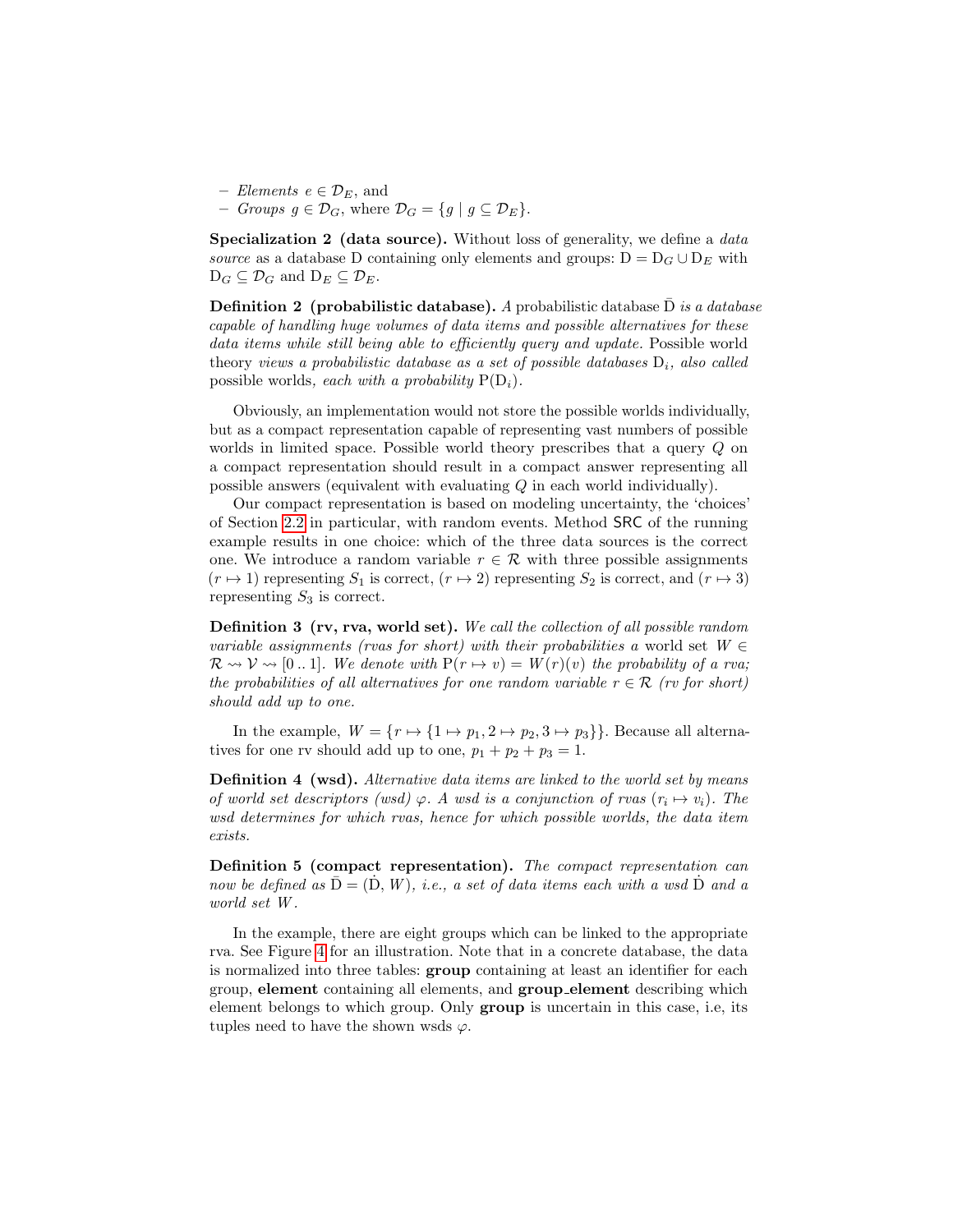|         | group<br>$\varphi$           | W   |                                                                                |
|---------|------------------------------|-----|--------------------------------------------------------------------------------|
|         | $d_1 ABC_1 (r_1\mapsto 1)$   | rva |                                                                                |
| $d_2$   | $DE_1$ $(r_1 \mapsto 1)$     |     | $(r_1 \mapsto 1) p_1 S_1$ is correct' for component A, B, C, D, E              |
| $d_3$   | $FG_1$ $(r_2 \mapsto 1)$     |     | $(r_1 \mapsto 2)[p_2]^{\epsilon}S_2$ is correct' for component $A, B, C, D, E$ |
| $d_4$   | $AB_2$ $(r_1 \mapsto 2)$     |     | $(r_1 \mapsto 3)[p_3]^{\mathbb{Z}}$ is correct' for component $A, B, C, D, E$  |
| $d_{5}$ | $CD_2$ $(r_1 \mapsto 2)$     |     | $(r_2 \mapsto 1) p_4 $ ' $S_1$ is correct' for component $F, G, H$             |
| $d_6$   | $FH_2$ $(r_2 \rightarrow 2)$ |     | $(r_2 \mapsto 2) p_5  S_2$ is correct' for component $F, G, H$                 |
|         | $d_7 ABE_3 (r_1 \mapsto 3)$  |     | $(r_2 \mapsto 3) p_6 S_3$ is correct' for component $F, G, H$                  |
|         | $d_8 FGH_3 (r_2)$            |     |                                                                                |

<span id="page-8-0"></span>**Fig. 4.** Probabilistic database representation  $\bar{D} = (\dot{D}, W)$  for the uncertain grouping constructed under integration view COMP (see Figure [3\)](#page-5-0).

Definition 6 (valuation). 'Considering a case' means that we choose a value for one or more random variables and reason about the consequences of this choice. We call such a choice a valuation  $\theta$ . If the choice involves all the variables of the world set, the valuation is total.

Definition 7 (possible world). A total valuation induces a single possible world:  $\theta(\bar{D}) = {\tilde{d} \mid (d, \varphi) \in \dot{D} \land \varphi(\theta)}$ , where  $\varphi(\theta) = true$  iff forall  $(r_i \mapsto v) \in \theta$ , there is no  $(r_i \mapsto v')$  in  $\varphi$  such that  $v \neq v'$ . We denote with PWS(D) the set of all possible worlds, and with  $P(D)$  the probability of a world D.

For example, the valuation  $\theta = \{r_1 \mapsto 1, r_2 \mapsto 2\}$  induces the combination  ${ABC_1, DE_1, FH_2}$ . In this way, the concept of valuation bridges the gap between the compact representation and possible world theory.

Queries can be evaluated directly on the compact representation to obtain a compact representation of all possible answers. For example, the query "which elements are in the same group as  $A$ ?" can be evaluated by selecting groups containing A, which results in 3 tuples  $d_1$ ,  $d_4$ , and  $d_7$ . Observe that these tuples are mutually exclusive, because their wsds contain different values for  $r_1$ .

From the compact representation, one can derive different kinds of answers to the query, such as, the most likely answer, or the second most likely answer. For numerical queries, one can derive the minimum, maximum, expected value, standard deviation, etc. In this example, we may derive that  $C$  and  $E$  are only in the same group as  $A$  if the respective group exists, i.e., under valuations  $\{(r_1 \mapsto 1)\}\$ and  $\{(r_1 \mapsto 3)\}\$ , respectively. Therefore, C is homologous with A with a probability of  $p_1$  and E is homologous with A with a probability of  $p_3$ . Observe that  $B$  is in the same group as  $A$  in all three tuples, hence it is homologous with A with a probability of  $p_1 + p_2 + p_3 = 1$ .

We like to emphasize that the above is a summary of the main concepts of [\[10\]](#page-14-7) which provides a generic formalization of a probabilistic database. In addition, we have also shown how the formalization can be specialized to support uncertain groupings. For a more detailed presentation of the generic formalization, we refer to [\[10\]](#page-14-7).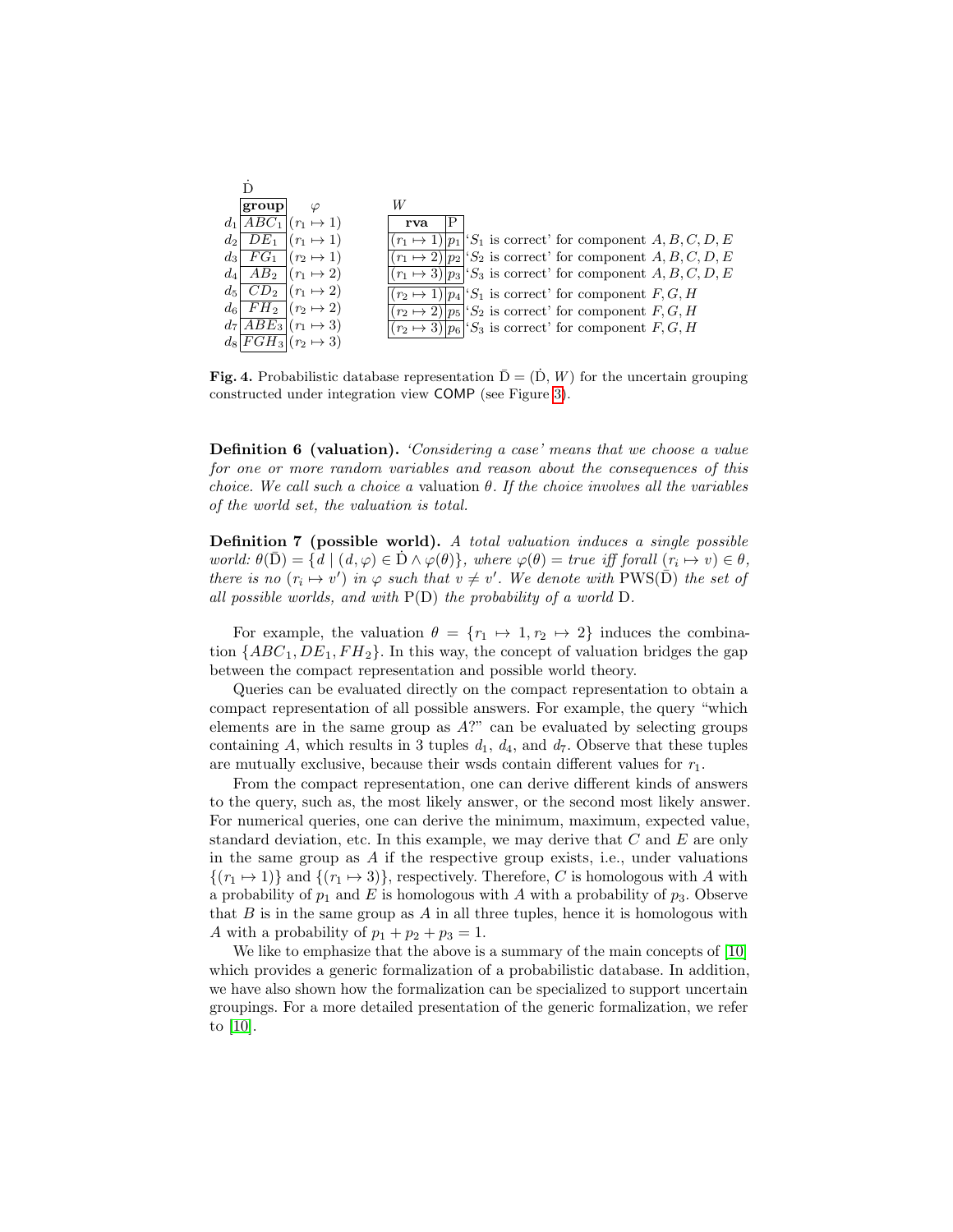|                                                                                    | W   |                                                                                      |
|------------------------------------------------------------------------------------|-----|--------------------------------------------------------------------------------------|
|                                                                                    | rva |                                                                                      |
| group                                                                              |     | $(r_1 \mapsto 1) p_1 $ 'S <sub>1</sub> correct' for $ABC_1$ – $AB_2$                 |
| $d_1 ABC_1 (r_1\mapsto 1)\wedge(r_2\mapsto 1)\wedge(r_3\mapsto 1)$                 |     | $[(r_1 \mapsto 2) p_2 S_2$ correct' for $ABC_1$ -AB <sub>2</sub>                     |
| $d_2$ $DE_1$ $(r_5 \mapsto 1) \wedge (r_6 \mapsto 1)$                              |     | $(r_2 \mapsto 1) p_3 $ 'S <sub>1</sub> correct' for $ABC_1$ -CD <sub>2</sub>         |
| $d_3 \left[ FG_1 \right] (r_7 \mapsto 1) \wedge (r_8 \mapsto 1)$                   |     | $(r_2 \mapsto 2) p_4 $ 'S <sub>2</sub> correct' for $ABC_1$ -CD <sub>2</sub>         |
| $d_4$ $AB_2$ $(r_1 \mapsto 2) \wedge (r_4 \mapsto 1)$                              |     |                                                                                      |
| $d_5$ $CD_2$ $(r_2 \mapsto 2) \wedge (r_5 \mapsto 1)$                              |     |                                                                                      |
| $d_6$ $FH_2$ $(r_7 \mapsto 2) \wedge (r_9 \mapsto 1)$                              |     | $ (r_8 \rightarrow 1) p_{15} $ 'S <sub>1</sub> correct' for $FG_1$ -FGH <sub>3</sub> |
| $d_7\overline{ABE_3}(r_3 \mapsto 2) \wedge (r_4 \mapsto 2) \wedge (r_6 \mapsto 2)$ |     | $ (r_8 \rightarrow 2) p_{16} $ 'S <sub>3</sub> correct' for $FG_1$ -FGH <sub>3</sub> |
| $d_8 FG\overline{H_3} (r_8\mapsto 2)\wedge(r_9\mapsto 2)$                          |     | $(r_9 \rightarrow 1) p_{17} $ 'S <sub>2</sub> correct' for $FH_2$ -FGH <sub>3</sub>  |
|                                                                                    |     | $(r_9 \rightarrow 2) p_{18} $ 'S <sub>3</sub> correct' for $FH_2$ -FGH <sub>3</sub>  |

<span id="page-9-1"></span>**Fig. 5.** Probabilistic database representation  $\bar{D} = (\dot{D}, W)$  for the uncertain grouping constructed under integration view COLL (see Figure [3\)](#page-5-0).

#### <span id="page-9-0"></span>2.4 Integration views revisited

We argue that integration problems such as conflicts, ambiguity, trust, etc. can all be modelled in terms of choices that can be formalized with random events, which in turn can be represented in a probabilistic database with random variables and annotating tuples with world set descriptors composed of random variable assignments. In this section, we like to emphasize the flexibility of the approach.

Consider for example the probabilistic database constructed according to integration view COLL (see Figure [5\)](#page-9-1). Observe how the 9 collisions result in 9 random variables in a straightforward way. Furthermore, the concept of collisionfreeness is represented in the world set descriptors. For example, tuple  $ABC_1$  can only exist if all collisions in which it is involved fall in its favour. The possible answers to a query come with a probability for the trustworthiness of the answer, essentially the combined probability of all worlds that agree on that answer. Note that our modelling of COLL induces empty databases for valuations that would lead to one or more collisions. One could normalize the probabilities of query answers with  $1 - P(\emptyset)$ , the combined probability of all collision-free combinations.

Observe also how such an intricate integration view as COLL, does not produce more tuples in the **group** table, only the world set grows because of the higher number of choices, and the world set descriptors become larger because of the need to faithfully represent the dependencies between the existence of tuples caused by the collision-freeness condition. Nevertheless, this is only more data. We show in Section [3](#page-10-0) that this does not cause scalability problems even in a voluminous real-world case such as homology.

Finally, we would like to emphasize that the process of discovering integration issues and imposing the associated consideration on the data by refining one's integration view, is an iterative process. We claim that such considerations can be imposed on the data by introducing more random variables and adding rvas to the wsds of the appropriate tuples. Recall, for example, the issue of the sloppy research group of Section [2.2.](#page-4-2) Here, one new random variable can be introduced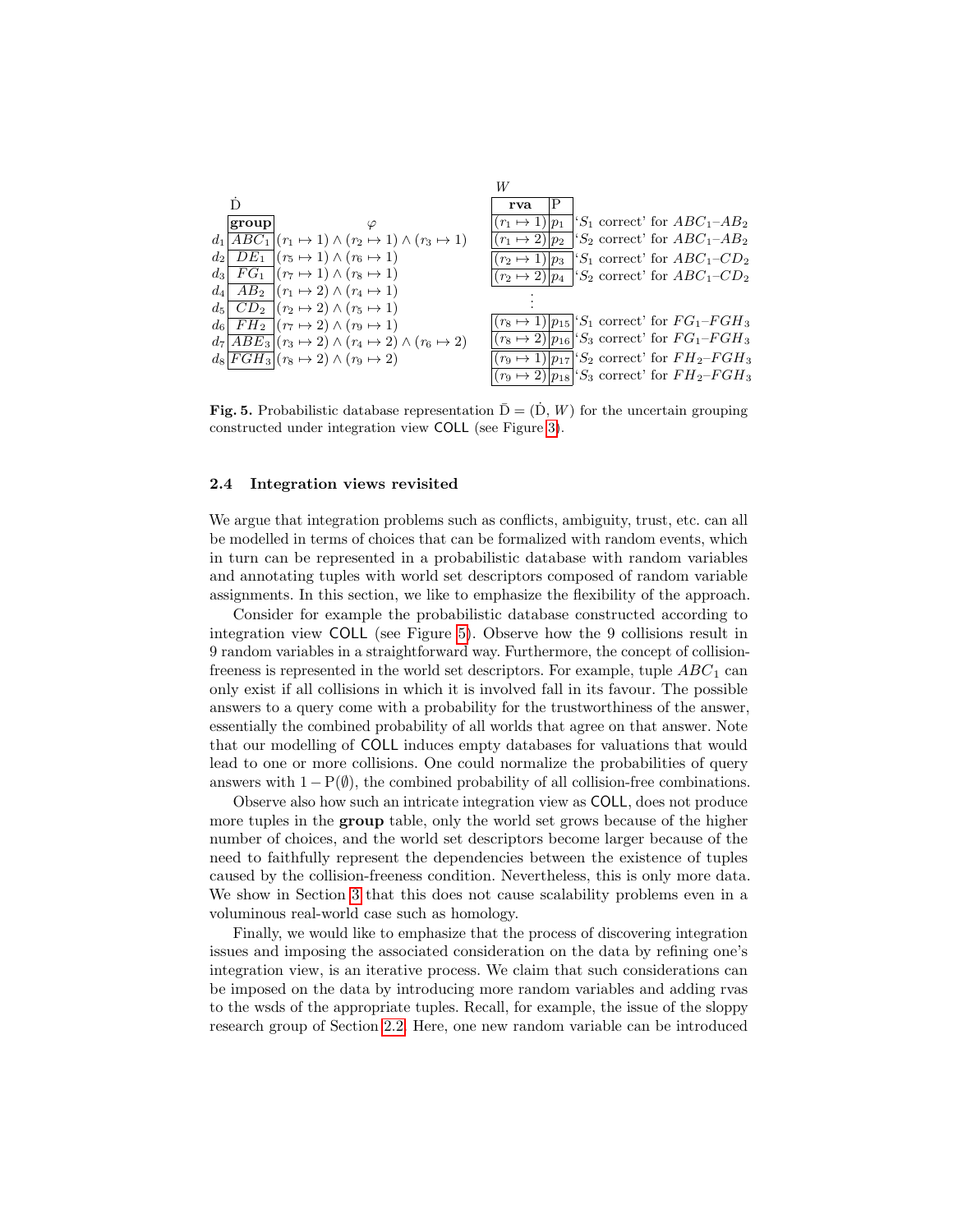and a rva added to the wsd of all tuples of this research group. After such a refinement, the bio-informatician obtains a database that can be directly queried so that he can examine its consequences. He thus iteratively refines his integration view until the data faithfully expresses his opinions as well as the result of any query or analysis run on this data.

# <span id="page-10-0"></span>3 Evaluation

Two main questions guide the evaluation: can our framework be applied in an existing probabilistic database, and if so, how well does it scale to realistic amounts of data, in particular to determine if current probabilistic database technology can cope with the amounts of uncertainty introduced by our framework. We use the probabilistic database MayBMS [\[2\]](#page-14-9).

### 3.1 Experimental Setup

For the evaluation, we constructed a test set of homology data from the biological databases Homologene (release 67, [\[8\]](#page-14-4)), PIRSF (release 2012 03, [\[13\]](#page-14-5)), and eggNOG (release 3.0, [\[9\]](#page-14-6)). The groupings from each were loaded into a single database for the construction of the integration views and querying. Where necessary database-specific accession numbers were converted to UniProt accession numbers. This ensures that identical proteins in different groups are correctly referenced.

Two query classes can be distinguished among commonly executed queries:

- 1. single: "Which proteins are homologous with  $X$ ?" with  $X$  a known protein.
- 2. **pair**: "Are  $X$  and  $Y$  homologues?" with  $X$  and  $Y$  known proteins.

Based on these two classes we generate query suites based on sampling proteins from the combined database:

- 1. 1000 single and 1000 pair queries. All pairs are guaranteed to have a homologous relation. This suite is used to determine average query execution times for all integration views.
- 2. 100 single queries and 200 pair queries. For the latter, 100 queries have a homologous relation and the other 100 do not.

Random variable assignments for the integration views SRC, COMP and COLL were generated according to our integration approach. Probabilities were assigned uniformly over the rvas.

Because of experimenting with an existing system (MayBMS), we accept some technical limitations inherent in these systems. Overcoming these limitations is not the focus of our work and a note on them can be found in [\[11\]](#page-14-12). One of the limitations is that the wsd of a tuple can at most contain 500 rvas. Larger wsd were truncated to 500 rvas. Additional integration views based on COLL were generated with wsds of sizes 450, 400, . . . , 100, 50. These integration views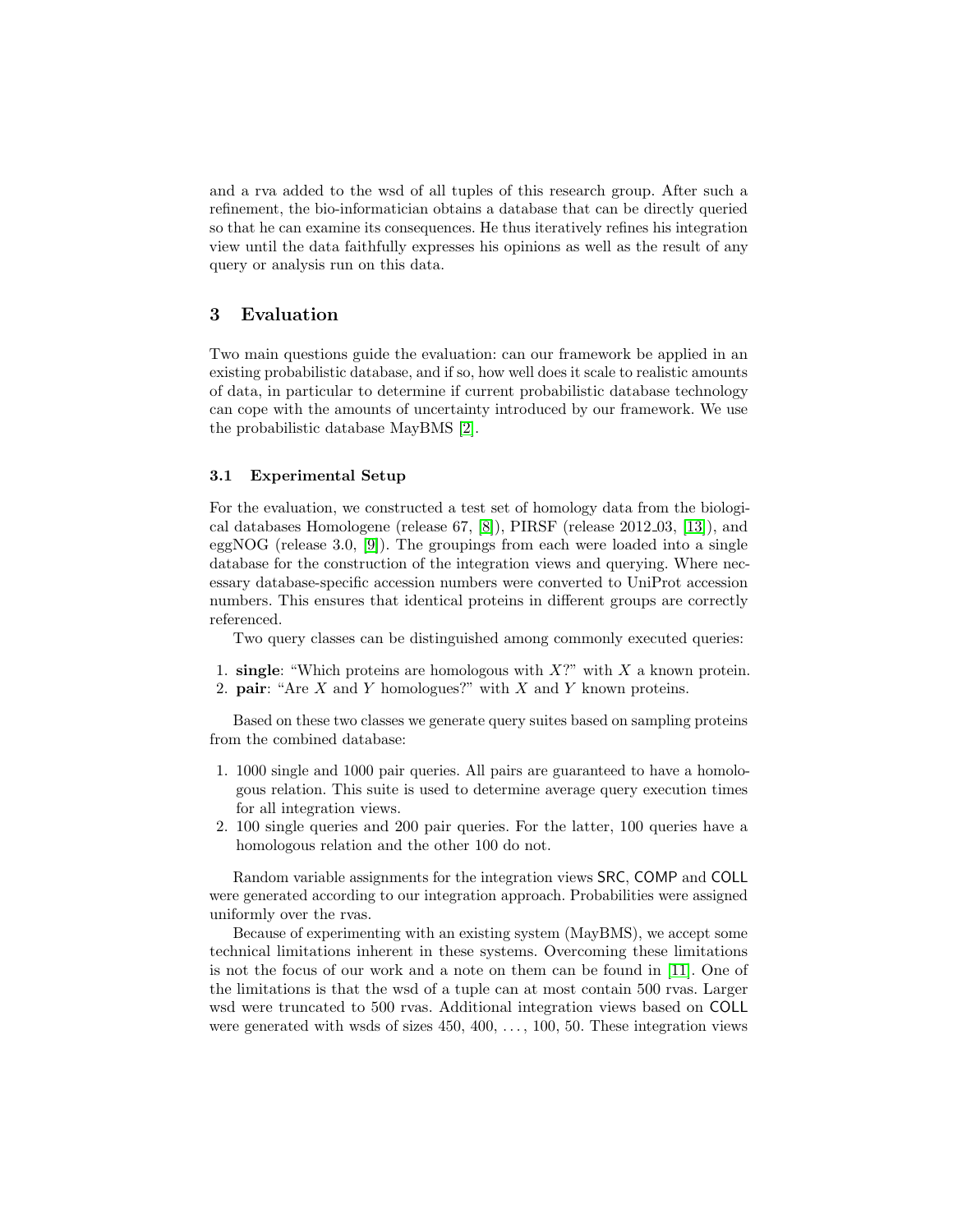

<span id="page-11-1"></span><span id="page-11-0"></span>Fig. 6. Mean query time (in white-red) and distinct query times (in gray)

are referred to as  $COLLN$ , with N being the size of the wsd. No size indication means COLL500.

The experiments were conducted on an Intel i7 x86-64bit with 7.7GB ram running Linux 3.2.0. Compilation was done with gcc 4.6.3.

#### 3.2 Experiments

Experiment 1: Mean query times Based on query suite 1, each query is executed 10 times. Mean query time per integration view is calculated form the latter 9 measurements; the first is discarded to prevent adverse effects of caching.

SRC mean: 18.627 ms, std.dev.: 26.864 COMP mean: 19.061 ms, std.dev.: 27.569 COLL mean: 23488.197 ms, std.dev.: 93184.375

Preliminary results show that the amount of uncertainty of each integration view has a large impact on the mean execution time. Large standard deviations indicate large variations of query times within each integration view. The following experiments investigate the cause of this variation.

Experiment 2: World Set Descriptor size The goal here is to determine the impact of wsd size on query execution time. Query suite 2 is used on integration views COLL50, COLL100, ..., COLL500.

Figure [6](#page-11-0) presents the trend in mean query time with growing wsd for both query classes seperately. The 'pair' queries are orders of magnitude faster than the 'single' queries due to smaller amounts of uncertainty per query result. The two drops in Figure [6\(b\)](#page-11-1) at COLL200 and COLL350 are most likely due to favourable alignment of data in memory.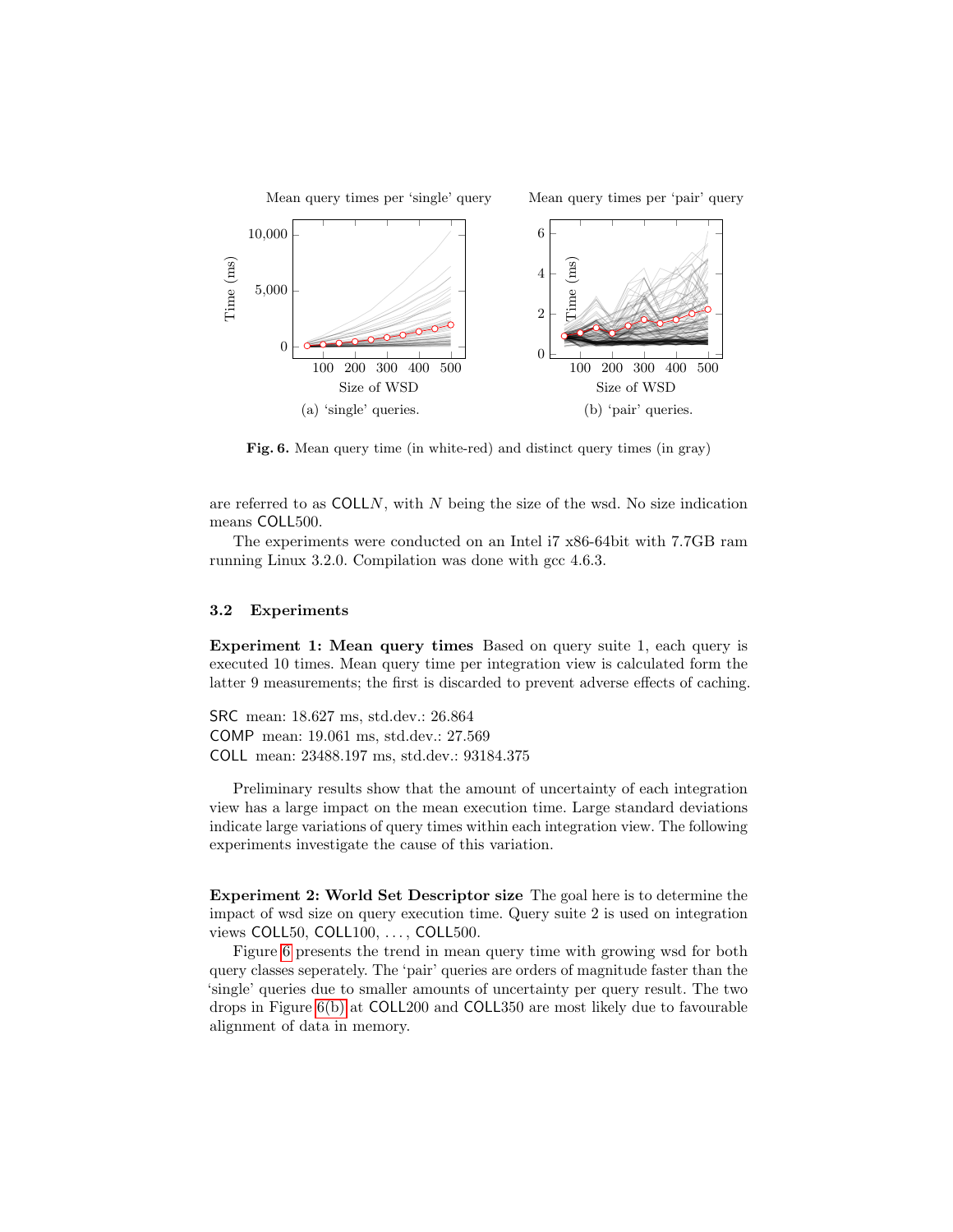

<span id="page-12-0"></span>Fig. 7. Impact of number of rvas of wsds involved in query answering ('single').

Experiment 3: Numbers of wsds and rvas The goal here is to investigate the impact of the number of wsds and rvas involved in answering a query on the query time. Query suite 2 is used on integration views COLL50, . . . , COLL500.

As can be seen in Figure [7,](#page-12-0) the framework and MayBMS handle the real-world uncertainty well. For a large part, queries are executed within 2 seconds. The slower queries are slow due to a combination of a large number of unique rvas and wsds. Based on further analysis of what execution time is spent on for the integration view with a large amount of uncertainty (COLL), we conclude that most time is consumed by confidence computation.

Further remarks The wsd size is used as an artificial bound on the amount of uncertainty. Both SRC and COMP feature only a single rva hence are effectively equivalent wrt execution time. Due to technical limitations, COLL has a maximum of 500 rvas per wsd. This did not hinder the experiments, because we simulated data sets with less uncertainty by truncating the wsds to ever smaller sizes anyway.

We changed the representation of wsds in MayBMS to allow for 500 rvas per wsd, instead of being limited to normal 30. (see Appendix A of [\[11\]](#page-14-12) for more details). Conversion of representation can be done during integration view construction or querying. Overhead of conversion during querying was shown to impact queries involving large wsds the most but still negligible.

We encountered three measurements that qualify as outliers. Two occurred for 'pair' queries with small execution times. As the experiments were conducted on a normal workstation, we strongly suspect that another program interfered with query execution. One outlier occurred during the measurements of 'single' queries, specifically for protein F6ZHU6 (a UniProt identifier). This protein is related to muscle activity and is a member of an abnormally large number of orthologous groups, the cause of which is further discussed in [\[11\]](#page-14-12).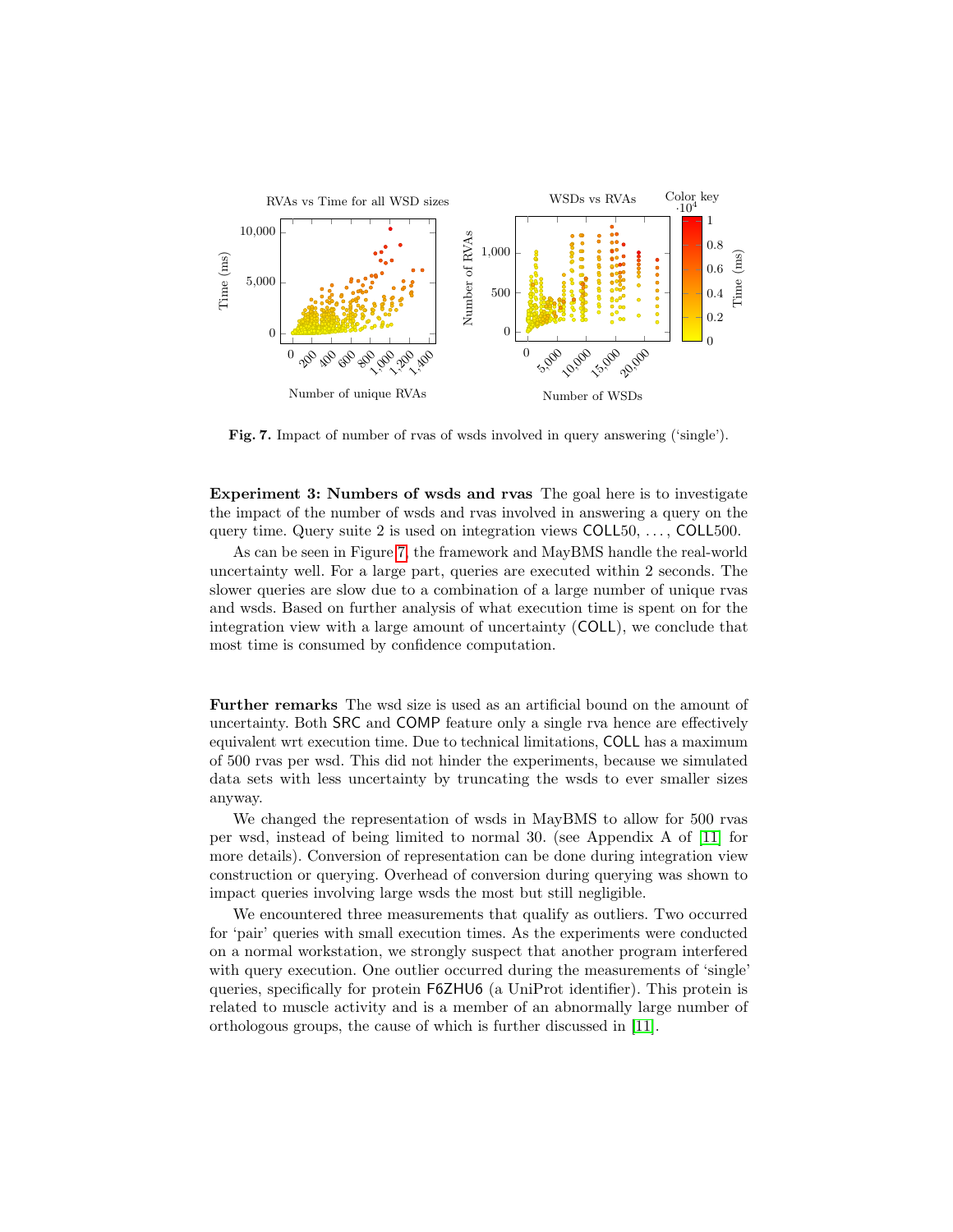While conducting the experiments, a small number of queries did not finish. We suspect the method we use to interface with MayBMS to be the cause. Because our implementation is intended as a research prototype we have not spent significant effort on finding the cause, as it is not scientifically relevant.

## <span id="page-13-0"></span>4 Discussion

Complexity from practice. An unsuspecting bioinformatician him/herself would perhaps, just like us, initially also assume that groups within one source are non-overlapping. For homology databases, one discovers that this is not true. According to bioinformatician A. Kuzniar this overlap is due to a subset-superset relation between the two groups.

**Open world versus Closed World.** Consider, for example, source  $S_1$  and the fact that it doesn't mention H. Should this be interpreted (closed world assumption) as a statement that  $H$  is not orthologous to any protein, in particular, F and G? Or (open world assumption) that  $S_1$  doesn't make a statement at all about  $H$ , i.e., it might be orthologous to any protein?

Considering only sources  $S_1$  and  $S_2$  — note that  $S_2$  doesn't mention  $G$  — one could hold the view that it is possible for  $G$  and  $H$  to be orthologous as both are possibly orthologous to  $F$  according to the respective sources. There is, however, no possible world in the uncertain grouping of  $S_1$  and  $S_2$  where G and H are in the same group using any of the integration view methods presented. Hence, the integration views of Section [2.2](#page-4-2) all follow a closed world assumption.

The technical report [\[11\]](#page-14-12) contains a detailed discussion on both these topics, and continues with the topic of confidence precision and alternative representations of the group data.

## <span id="page-13-1"></span>5 Conclusions

Motivated by the real-world use case of homology, we propose a generic technique for combining groupings. Proteins in a homologous group are expected to have the same function in different species. Homology data is relevant when, e.g., a medicine is being developed and the potential for side-effects has to be determined. We combine 3 different biological databases containing homology data.

In e-science as well as business analytics, data understanding is a continuous process with the analist's understanding of the intricacies and quality of data sources growing over time. We propose a generic probabilistic approach to combining grouping data in which an evolving view on integration can be iteratively queried and refined. Such an 'integration view' models complications such as conflicts, ambiguity, and trust as probabilistic data.

Experiments show that our approach scales with existing probabilistic database technology. The evaluation is based on realistic amounts of data obtained from the combination of 3 biological databases, yielding 776 thousand groups with a total of 14 million members and 2.8 million random variables.